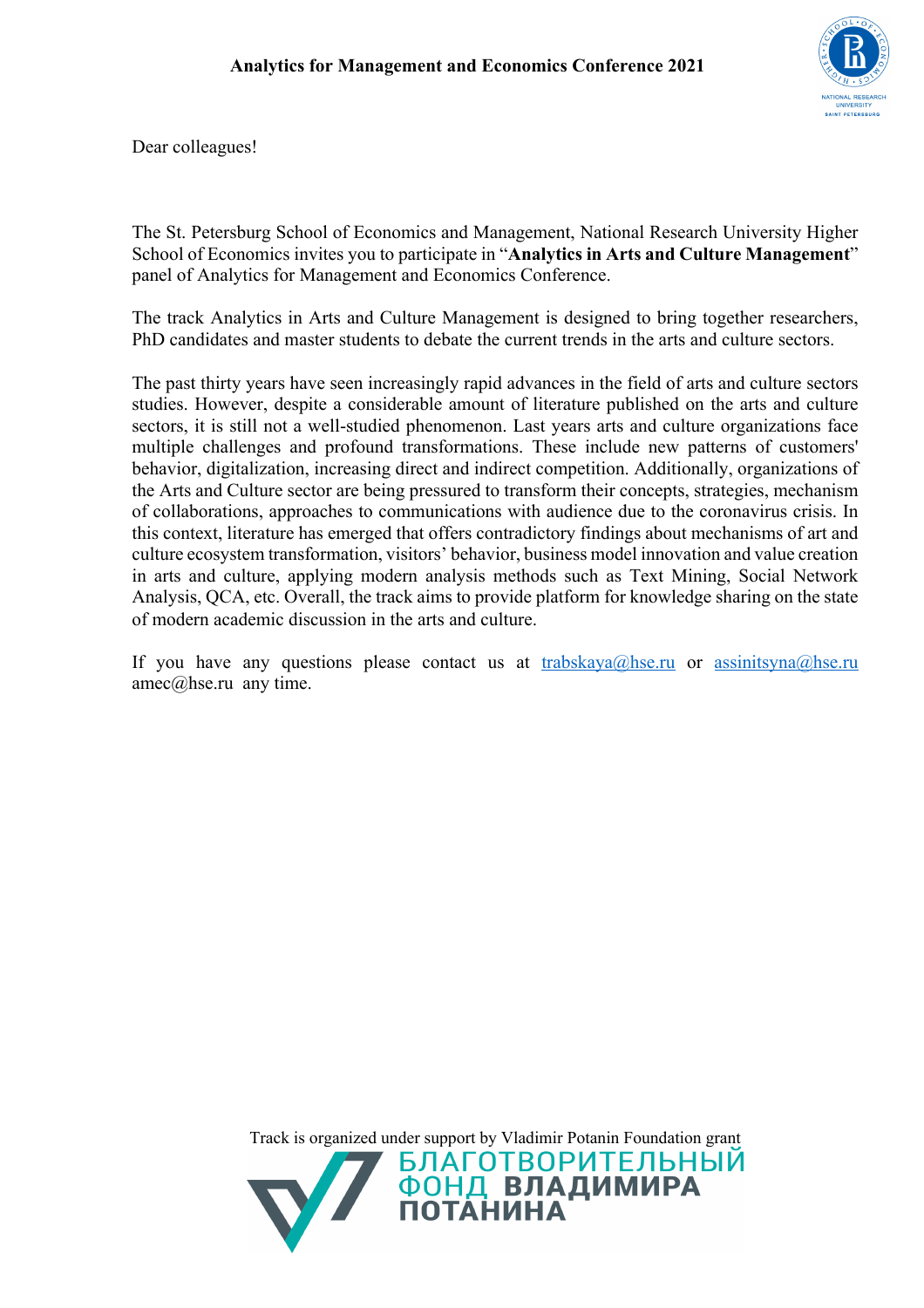| Analytics in Arts and Culture Management<br>November 10, 2021                        |                                                                                                                                                                                                                                                                                                                       |  |
|--------------------------------------------------------------------------------------|-----------------------------------------------------------------------------------------------------------------------------------------------------------------------------------------------------------------------------------------------------------------------------------------------------------------------|--|
| Time                                                                                 | Paper                                                                                                                                                                                                                                                                                                                 |  |
| $14:30 - 16:10$<br>$(GMT+3)$<br>Opening Session<br>Session chair:<br>Julia Trabskaya | Welcome speech<br>Iuliia Trabskaya<br>Chair of the Track.<br>National Research University Higher School of Economics, S Petersburg;<br>School of Economics and Business Administration,<br>University of Tartu (Estonia)                                                                                              |  |
|                                                                                      | Key-note presentation<br>Watching "The O.C." while listening to "The Eels"":<br>the rise of an interstitial issue field between Indie Music and Quality TV in the US<br><b>Chiara Paolino</b><br>Faculty of Economics, Universita Cattolica del Sacro Cuore<br>Università Cattolica del Sacro Cuore,<br>Milano, Italy |  |
|                                                                                      | Key-note presentation<br><b>Marie Towner</b><br>Management of Culture and Culture of Management,<br>School of Economics ad Business Administration,<br>University of Tartu (Estonia)/USA                                                                                                                              |  |
|                                                                                      | Key-note presentation<br>Modern Trends in Tourism in Pandemic Period<br><b>Ekaterina Shestakova</b><br>National Research University Higher School of Economics,<br>Director of Master Programme<br>Experience Economy: Museum and Event Management<br>Perm                                                            |  |
| $16:15 - 16:30$                                                                      | <b>Break</b>                                                                                                                                                                                                                                                                                                          |  |
| $16:30 - 17:50$<br>$(GMT+3)$<br>Session chair:<br>Julia Trabskaya                    | Multifunctionality as new step in art space<br>Anastasia Sinitsyna, Mina Di Marino, Tiiu Paas<br>National Research University Higher School of Economics, S Petersburg<br>University of Tartu (Estonia)/Norwegian University of Life Sciences                                                                         |  |
|                                                                                      | The Role of a Cultural Heritage Management in Shaping a City Identity<br>Hailati Akhemaydeer, Zhao Zilin<br>National Research University Higher School of Economics,<br>S. Petersburg                                                                                                                                 |  |
|                                                                                      | Promotion as an Element of the Business Models in the Arts and Culture Segment:<br>Case of State and Non-State Museums in St. Petersburg<br>Ksenia Selyankina, Alexei Gorgadze<br>National Research University Higher School of Economics,<br>S. Petersburg                                                           |  |

## **Preliminary Schedule Analytics in Arts and Culture Management**